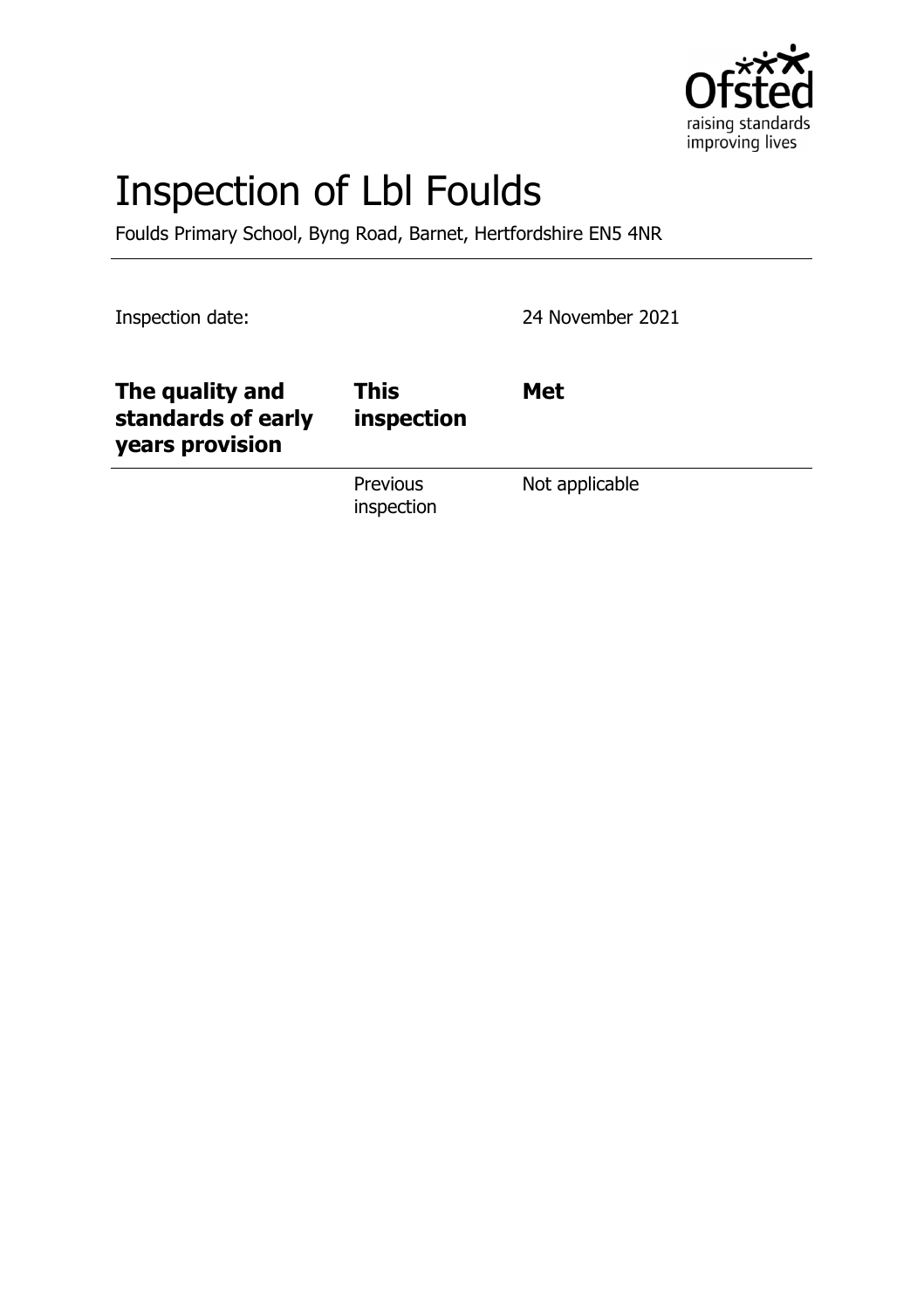

# **What is it like to attend this early years setting?**

#### **This provision meets requirements**

Children arrive at the club happily and are settled. They are eager to talk to the caring staff about their day. Staff know all children very well. The younger children are accompanied to the club to make sure that they are safely in the club. Children excitedly rush in to see which experiences the staff have carefully planned for them. For example, staff know children's interests and recognise that the younger children enjoy creative activities. They set up lots of shiny stickers and labels for children to make cards and pictures. Children beam with excitement, exclaiming about the sparkling shapes. Some children like superheroes, so staff make prints of their favourite ones. Children learn new skills and use their small-muscle skills while drawing, folding and cutting.

Children's confidence is high and they feel that they can have a go at activities. Staff are very interested in children and join in with their games. Children are very well behaved. Staff encourage them to listen to each other, share resources and respect each other. Children enjoy the club, where they can relax and enjoy themselves with calm and nurturing staff. Leaders and staff are committed to ensuring that all children's needs are met, whatever needs that they may have.

## **What does the early years setting do well and what does it need to do better?**

- $\blacksquare$  Staff interact very well with children and help to support their problem-solving, speaking and social skills. For example, children love playing games and puzzles. The 'snakes and ladders' game is very popular and children have great fun throwing the dice. Staff help children to recognise the numbers, count the squares and wait for their turn on the board to see whether they can jump up the ladder.
- Staff encourage children to develop their independence. Children know where to find their favourite activity or toy, and choose what they would like to play with. Staff support children to develop their self-care skills, such as washing their hands and to use the toilet independently. There is hand gel in the room for all children to keep their hands clean.
- $\blacksquare$  The provider and the manager liaise well with the host school, so that any worries about a child can be sorted quickly. Staff support children's emotional well-being. For instance, if children get upset, staff help them in a gentle and sensitive way to manage their behaviour.
- $\blacksquare$  Parents speak very highly about the care and attention that staff give their children in the club. Staff and parents have a very good relationship and any queries are swiftly sorted out. The provider carries out a regular survey with parents. These show how pleased parents are with the club. Parents say that their children love the club so much, they do not want to leave to come home.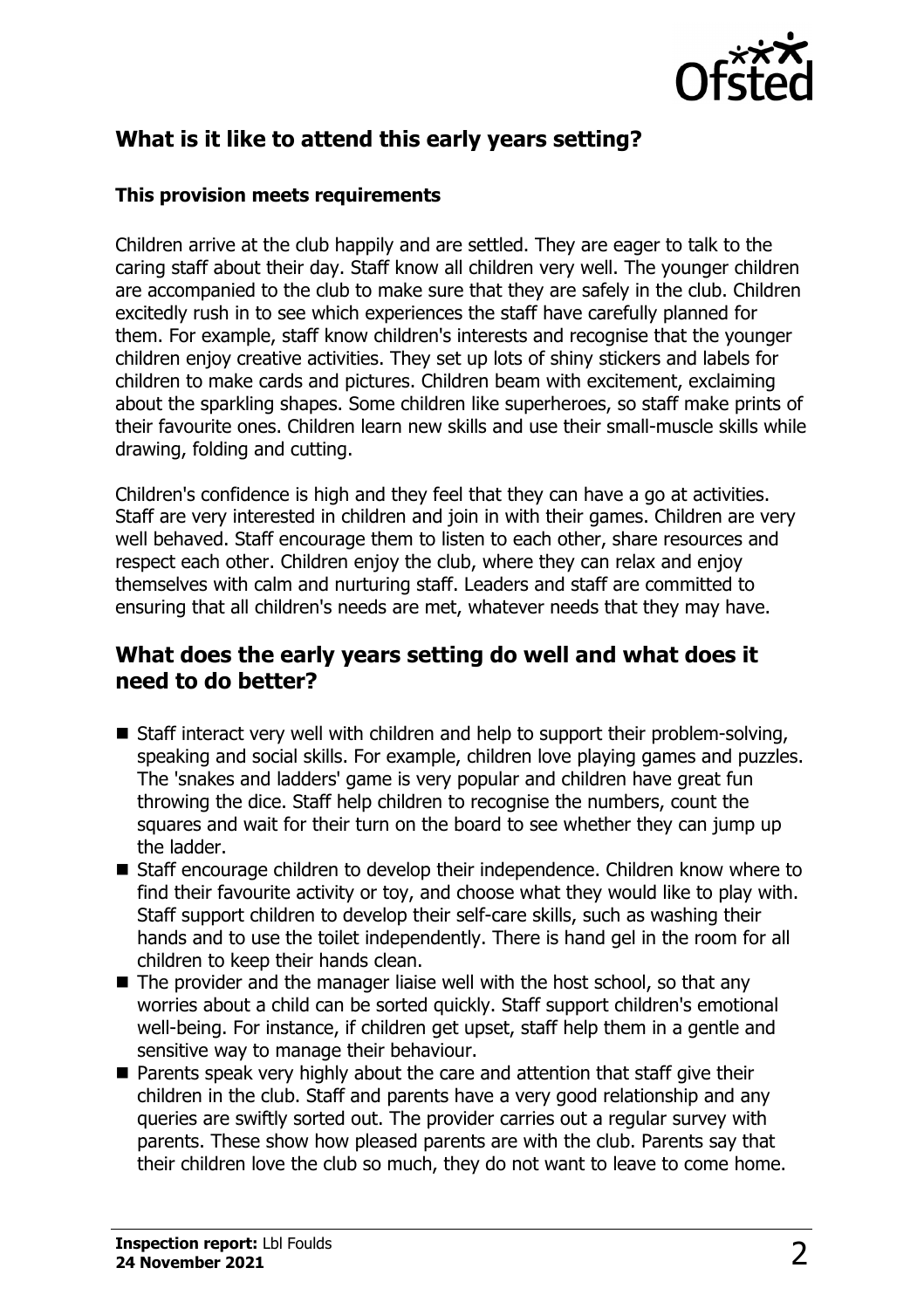

Due to the COVID-19 restrictions, parents currently do not enter the club to pick up their children. However, staff make sure that they are available to talk to parents at any time.

- $\blacksquare$  The provider and manager reflect well on the practice in the club and assess the quality of the provision. Staff say that they are very well supported at all times. They enjoy working at the club and have training to develop their practice. The provider believes that reviews with staff are essential and is considering having more one-to-one meetings with the staff to monitor their performance even more.
- $\blacksquare$  Staff are effective in helping children to understand the importance of leading a healthy lifestyle. Children enjoy a light snack, which is freshly prepared, taking account of their individual choices. Staff encourage children to eat healthily. Children know the importance of following robust hygiene procedures. Children sit together at tables talking about their favourite foods.
- $\blacksquare$  Even though there is building work going on outside, staff know the importance of children playing outdoors in the fresh air to promote their physical well-being. Children play different games with small balls and frisbees. They enjoy the time that they spend outdoors, benefiting from lots of fresh air and regular exercise.

# **Safeguarding**

The arrangements for safeguarding are effective.

Staff have a good understanding of how to protect children from harm and are clear about their roles and responsibilities to safeguard children. They know who to contact to seek advice and to follow up any concerns. Staff have regular training to ensure that their safeguarding knowledge is kept up to date. They use robust risk assessments everyday to help to keep children safe. Staff ensure that they record information about children's accidents, incidents and any medication that is administered. Leaders are very careful about protecting children. They have a fire and evacuation policy, which is shared with parents.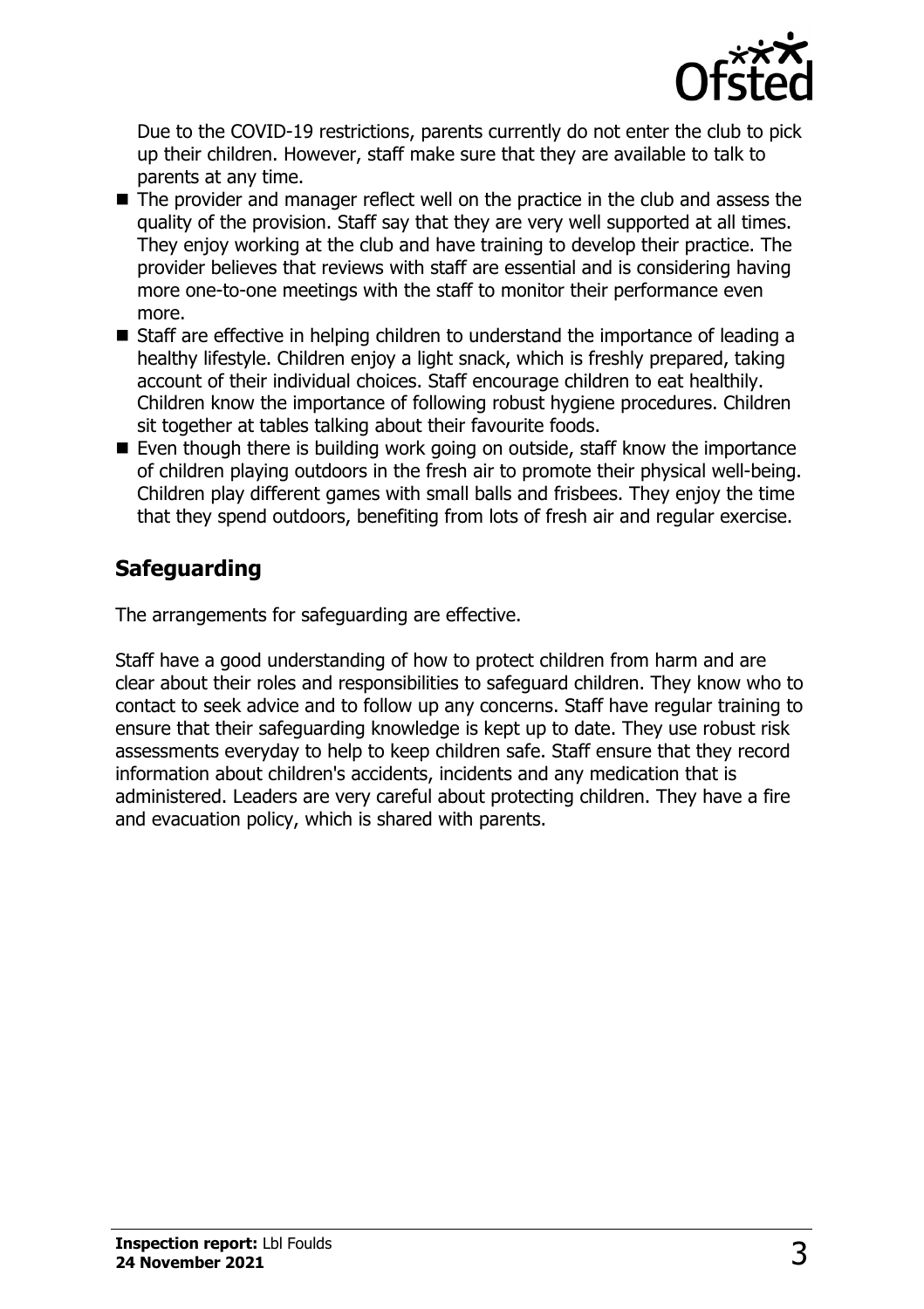

| <b>Setting details</b>                         |                                                                                      |
|------------------------------------------------|--------------------------------------------------------------------------------------|
| Unique reference number                        | 2515576                                                                              |
| <b>Local authority</b>                         | <b>Barnet</b>                                                                        |
| <b>Inspection number</b>                       | 10194528                                                                             |
| <b>Type of provision</b>                       | Childcare on non-domestic premises                                                   |
| <b>Registers</b>                               | Early Years Register, Compulsory Childcare<br>Register, Voluntary Childcare Register |
| Day care type                                  | Out-of-school day care                                                               |
| Age range of children at time of<br>inspection | 4 to 11                                                                              |
| <b>Total number of places</b>                  | 45                                                                                   |
| Number of children on roll                     | 105                                                                                  |
| Name of registered person                      | Doyle, Fiona Karen                                                                   |
| Registered person unique<br>reference number   | RP907141                                                                             |
| <b>Telephone number</b>                        | 07725896945                                                                          |
| Date of previous inspection                    | Not applicable                                                                       |

## **Information about this early years setting**

Lbl Foulds after-school club registered in 2019. The club operates during term time from 3pm to 5.45pm, Monday to Friday. The provider holds qualified teacher status and employs three staff. Of these, one holds a relevant qualification at level 3.

## **Information about this inspection**

#### **Inspector**

Linda Lockie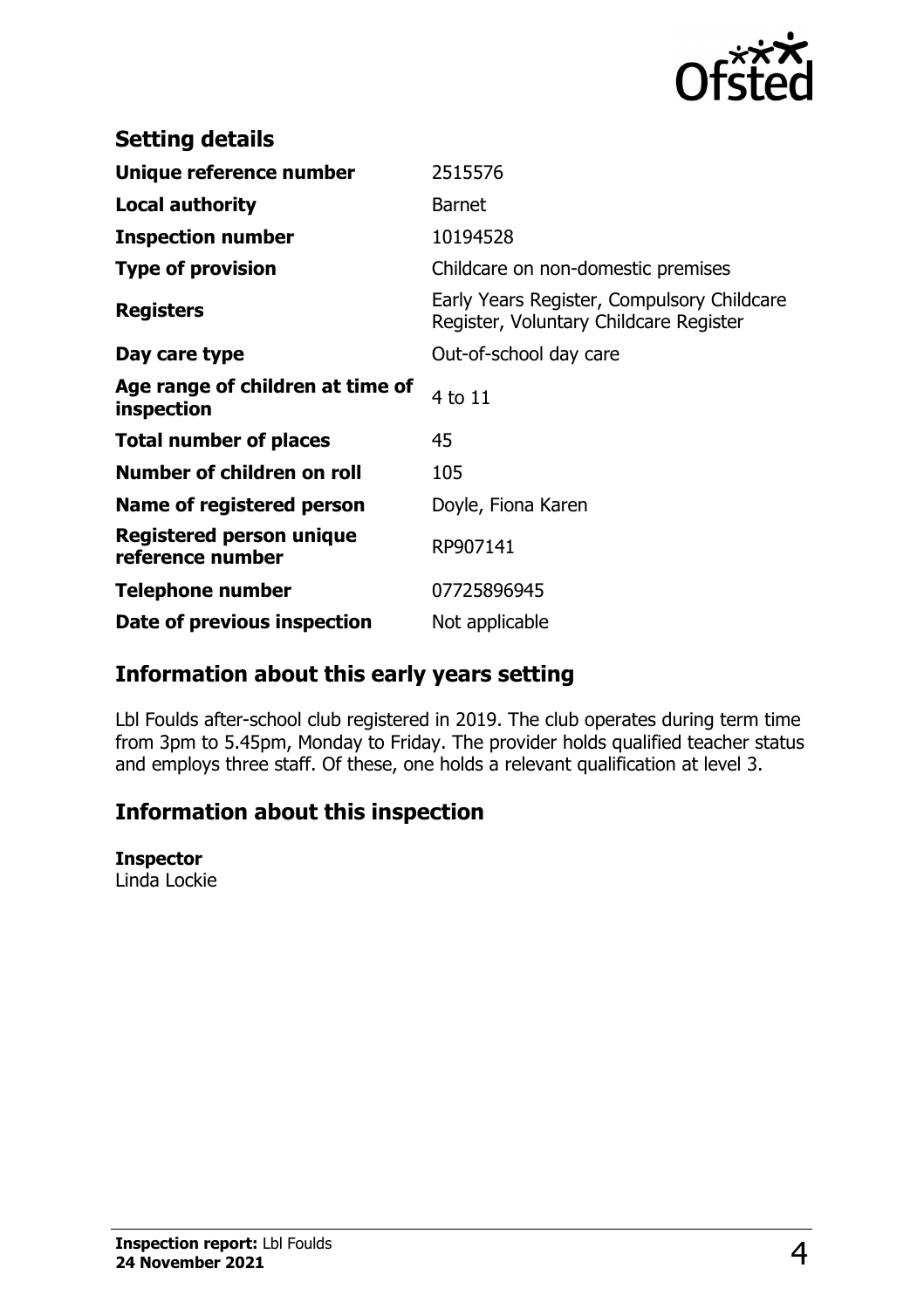

#### **Inspection activities**

- $\blacksquare$  This was the first routine inspection the setting has received since the COVID-19 pandemic began. The inspector discussed the impact of the pandemic with the manager and has taken this into account in their evaluation of the setting.
- $\blacksquare$  The inspector discussed the club with the provider to talk about how the club is run and to check that all legal requirements are met.
- Written documentation was reviewed. This included safeguarding policies and evidence of the suitability of the staff working in the setting.
- $\blacksquare$  The inspector and the provider conducted a learning walk of the premises used by the children.
- $\blacksquare$  At convenient times during the inspection, the inspector spoke to the manager, children, parents and staff, and considered their views.

We carried out this inspection under sections 49 and 50 of the Childcare Act 2006 on the quality and standards of provision that is registered on the Early Years Register. The registered person must ensure that this provision complies with the statutory framework for children's learning, development and care, known as the early years foundation stage.

If you are not happy with the inspection or the report, you can [complain to Ofsted](http://www.gov.uk/complain-ofsted-report).